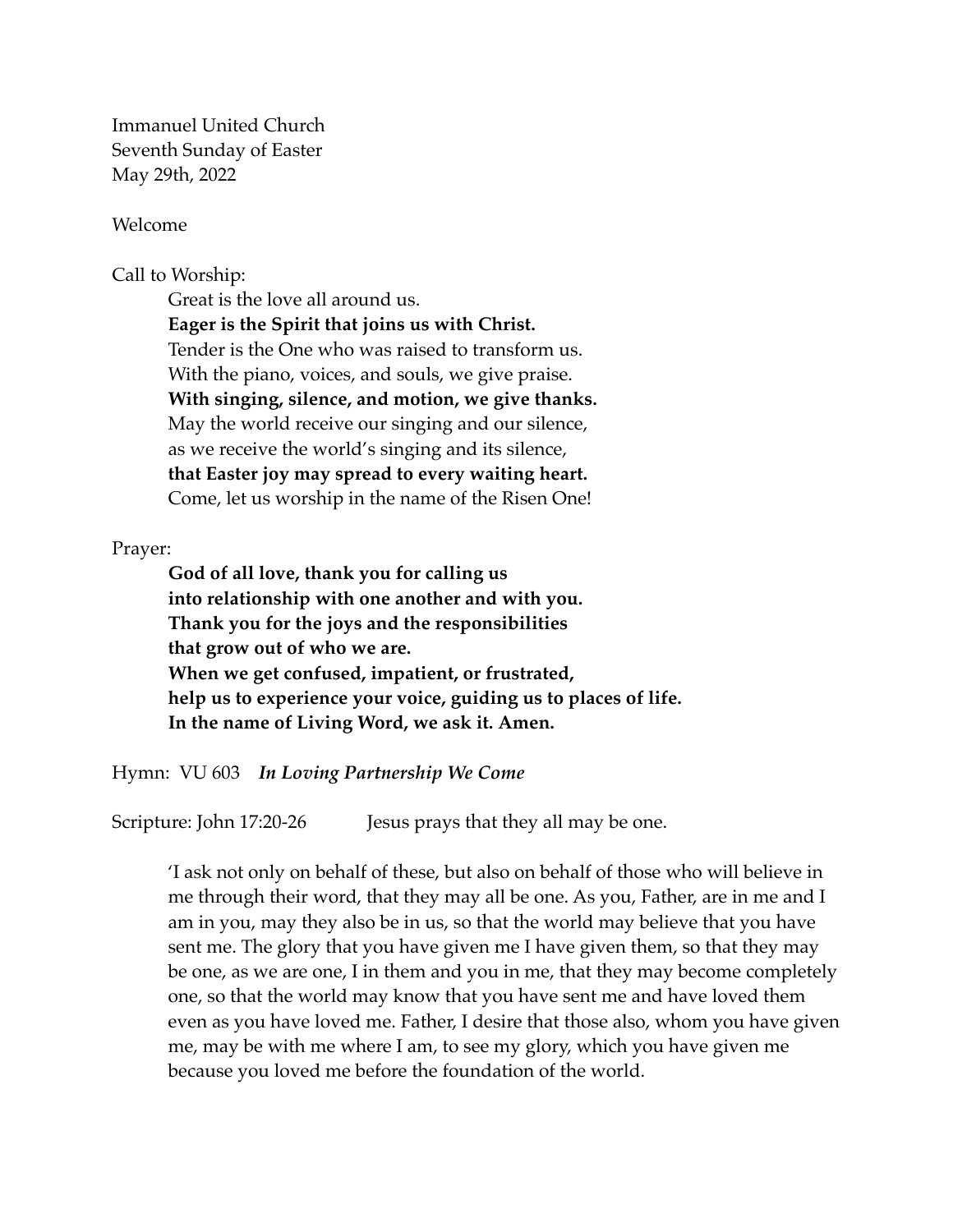'Righteous Father, the world does not know you, but I know you; and these know that you have sent me. I made your name known to them, and I will make it known, so that the love with which you have loved me may be in them, and I in them.'

Reflection: We Are One

If I were to choose one word from today's Gospel that is personally very special to me, what do you think it would be?

(Guess…)

The answer is in the question!

(Guess…)

Yes! It is "one".

(V 22 - 23) "so that they may be one, as we are one, I in them and you in me, that they may become completely one,"

You may wonder, "Ok. That's a very meaningful word in Jesus' teaching in today's Gospel. But how is it so special to you?"

My name, Ha Na, made and given to me by my Dad, means "one" in Korean. Literally it means in one in number. It could also mean more symbolically or poetically "becoming one" or "in unity." I didn't know that my name meant something so profound in life and spirituality, when I was growing up, because every year, when I got to the new class at school, the new teacher would find a way to tease me by calling, "Ha Na (One)!" Then, I would say, "Yes!" Then the teacher would smile and say, "Two!" "Three!", pretending they didn't call me. Or say "Where are Two and Three?" This pun (?) was possible because a Korean child having an originally Korean name (not one that was made of Chinese characters) was uncommon when I was growing up. For example, my maternal grandfather wanted me to have the traditional Chinese character-based name which has the same meaning as Ha Na. That's Il Hyun which I use in my email signature these days, and it means "shine brightly as one." I love this too.

This memory led me to read Embers, written by Richard Wagamese again. I love one "blessing" in the book so much — and it is to me a beautiful commandment: "Shine most brightly in community." The whole quote is as follows: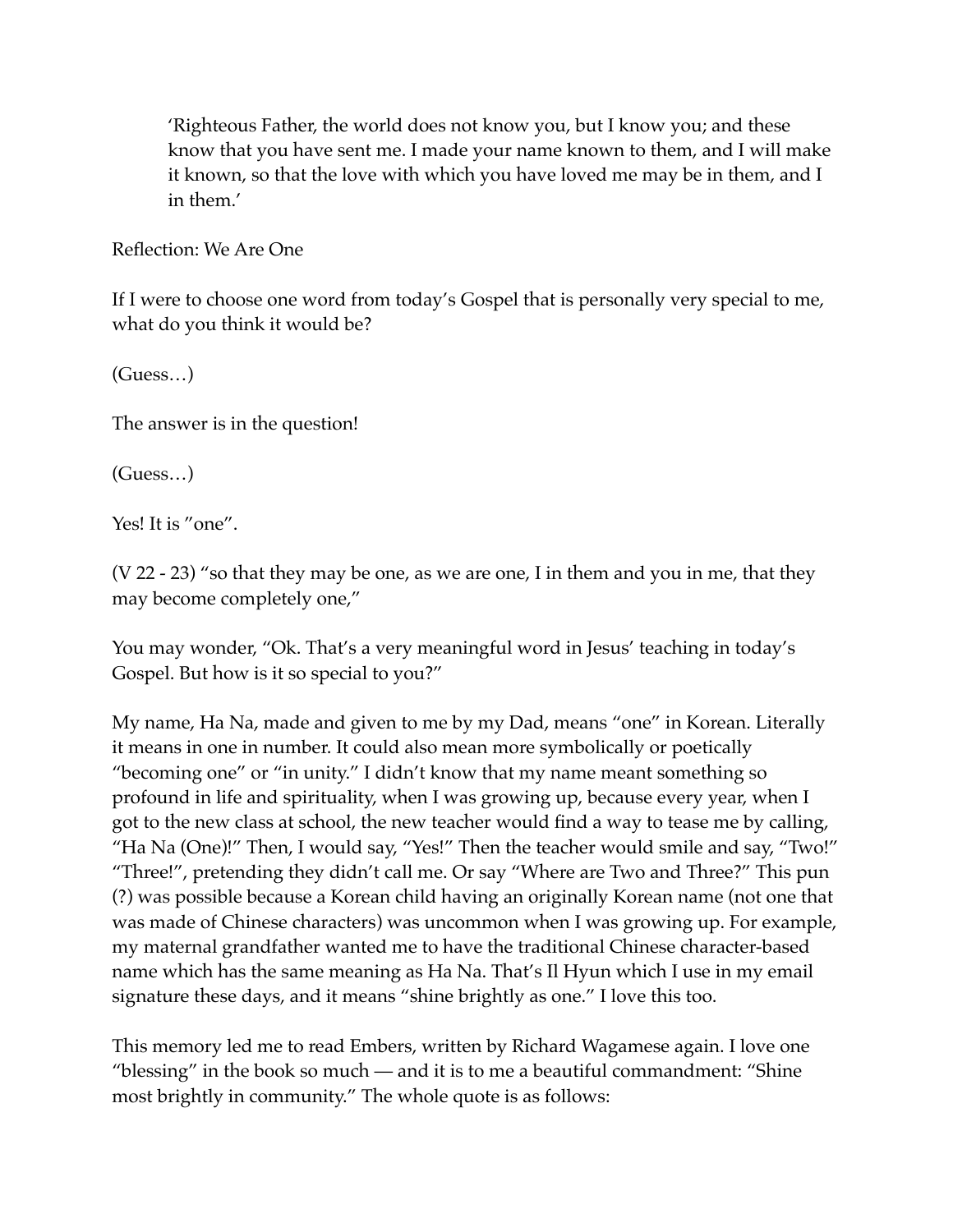You can't test your courage timidly. You have to run through the <mark>fire</mark>, arms waving, legs<br>bumping, and <mark>heart</mark> beating wildly, with the effort of reclaiming something <mark>vital</mark>, lost, laid *aside, or just plain forgotten. When you do that, we discover that* 

*we shine most brightly in community, …* 

*bound together forever, by a shared courage,* 

## *by a family forged in the heat of earnest struggle.*

I read Embers on Kindle, and the device can show all the places in the book in which the very special word "one" if used. And the result was pretty interesting to me.

Can you think of any word that has "one" in it but does not have to be related to the meaning of one?

From Embers, I could find these words:

"Honest" "Nonetheless" "Alone" "Someone" "Oneness" "Stone" "Everyone" "Abalone" "Dishonest" "Done" "Gone" "Lonely" "Aloneness"

What words do you use more repeatedly than others in your life (not only from the list above) that have "one" in them?

After this quick word search, I got even more curious and read each article in Embers. And let's see what worlds these words, especially "one", can show us in the eyes of Wagamese:

"I am a traveller on a sacred journey through this one shining day."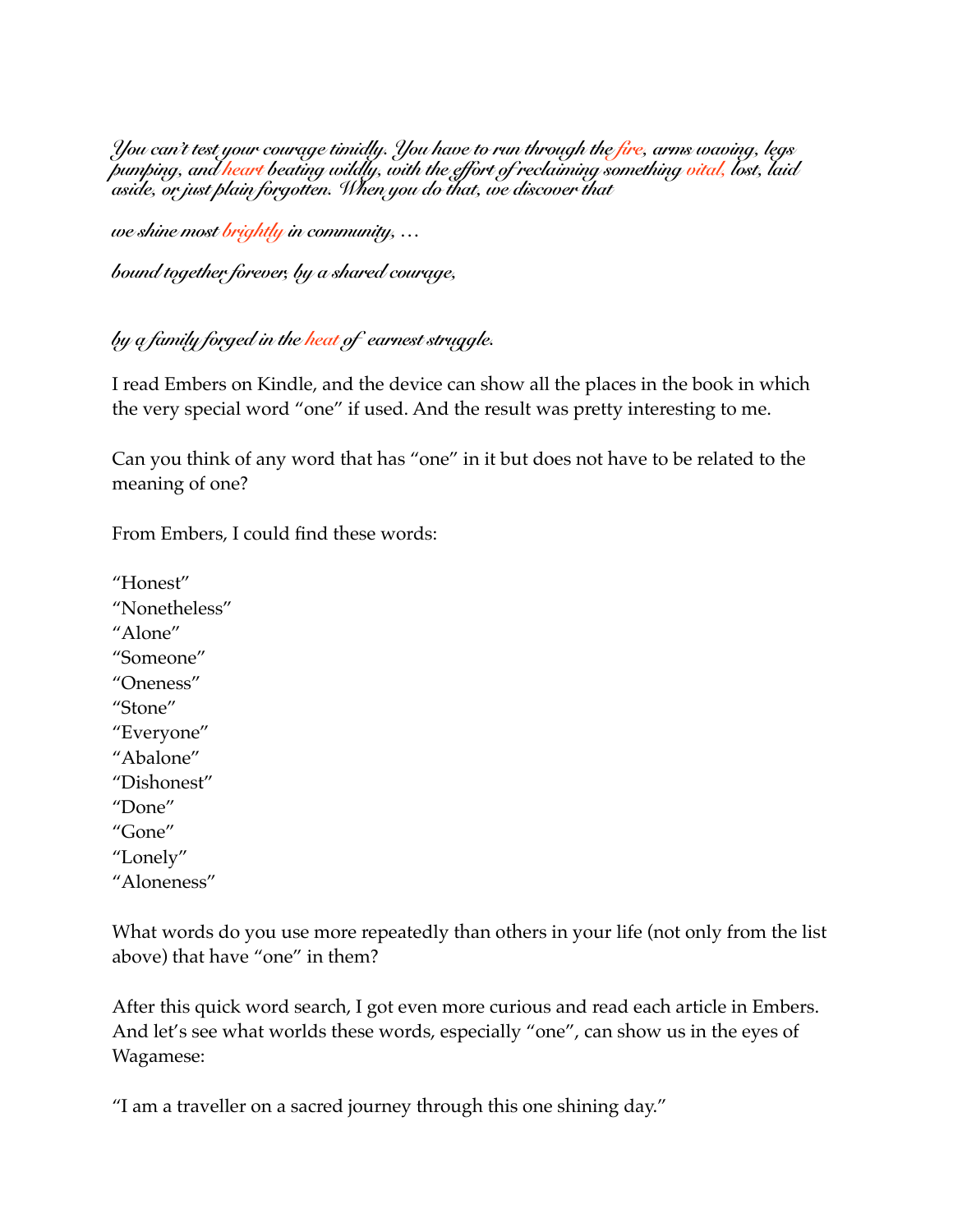Me: "What does it mean to believe?" Old Woman: "It means to trust with your whole heart, to have faith. It means to have courage to act out of your belief." Me: "How do I do that?" Old Woman: "You have to be honest." …

… "Okay, Creator, you and me, one more time" …

Some other quotes from the book containing "one" are:

"I want to listen deeply enough that I hear everything and nothing at the same time and am made more by the enduring quality of my silence. I want to question deeply enough that I am made more not by the answers so much as my desire to continue asking questions. I want to speak deeply enough that I am made more by the articulation of my truth shifting into the day's shape. In this way, listening, pondering and sharing become my connection to the oneness of life, and there is no longer any part of me in exile."

"Sitting here on a morning grey as stone, in a city on an island tucked against a mountain, you come to realize how dynamic living on a planet can be when you remember that we're on one. This great island tucked against the bowl of space is home. It is majestic and at the same time a humble being — allowing us all to grow and evolve. Aki - Earth."

"No one is truly ever 'just passing through'. Every encounter has within it the power of enchantment, if we're willing to look for it."

"You. Me. Everyone. My choice is to be aware of our similarities: our yearning for truth, peace, love, belonging, welcome, grace, mercy…" …

"Creator is everywhere and divine light shines through everything and everyone all the time. My work is to look for that light." …

"… this one heartbeat, this one drum, this one immaculate love that put us here together…" …

"I am reminded of how I have chosen to live — and in that is the power of greeting each day with reverence, calm and prayer. That is how I learn to direct my humanity toward peace, equality and harmony: one day, one person, one circumstance at a time."